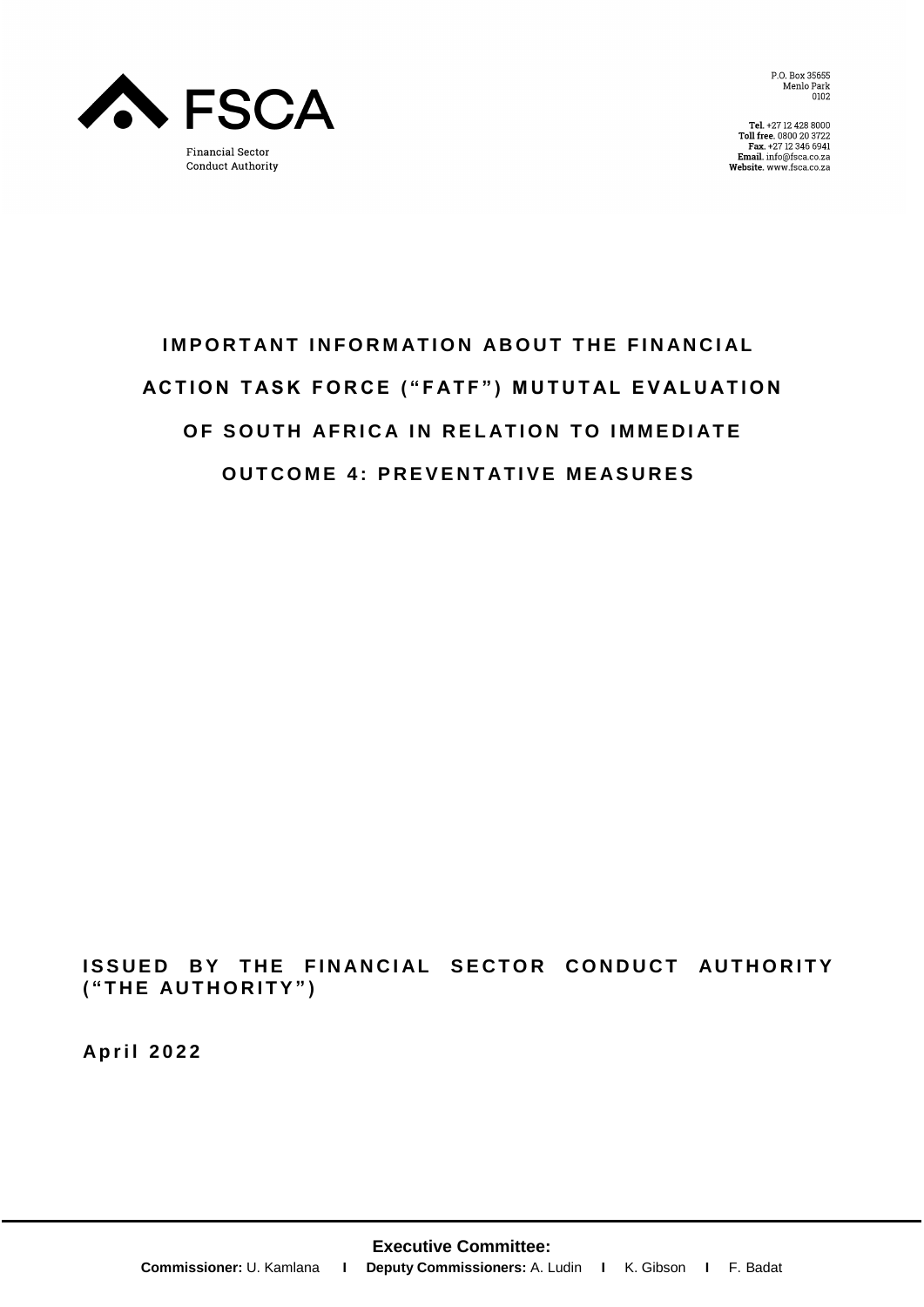## **C o n t e n t s**

- 1. The Financial Sector Conduct Authority
- 2. The Financial Action Task Force
- 3. Mutual Evaluation
- 4. Immediate outcome 4: Preventative Measures
- 5. The Authority's expectations
- 6. Sector risk assessment
- 7. Body of Knowledge
- 8. Risk Management and Compliance Programme
- 9. Webinars
- 10. Publication
- 11. Guidance products
- 12. Consequences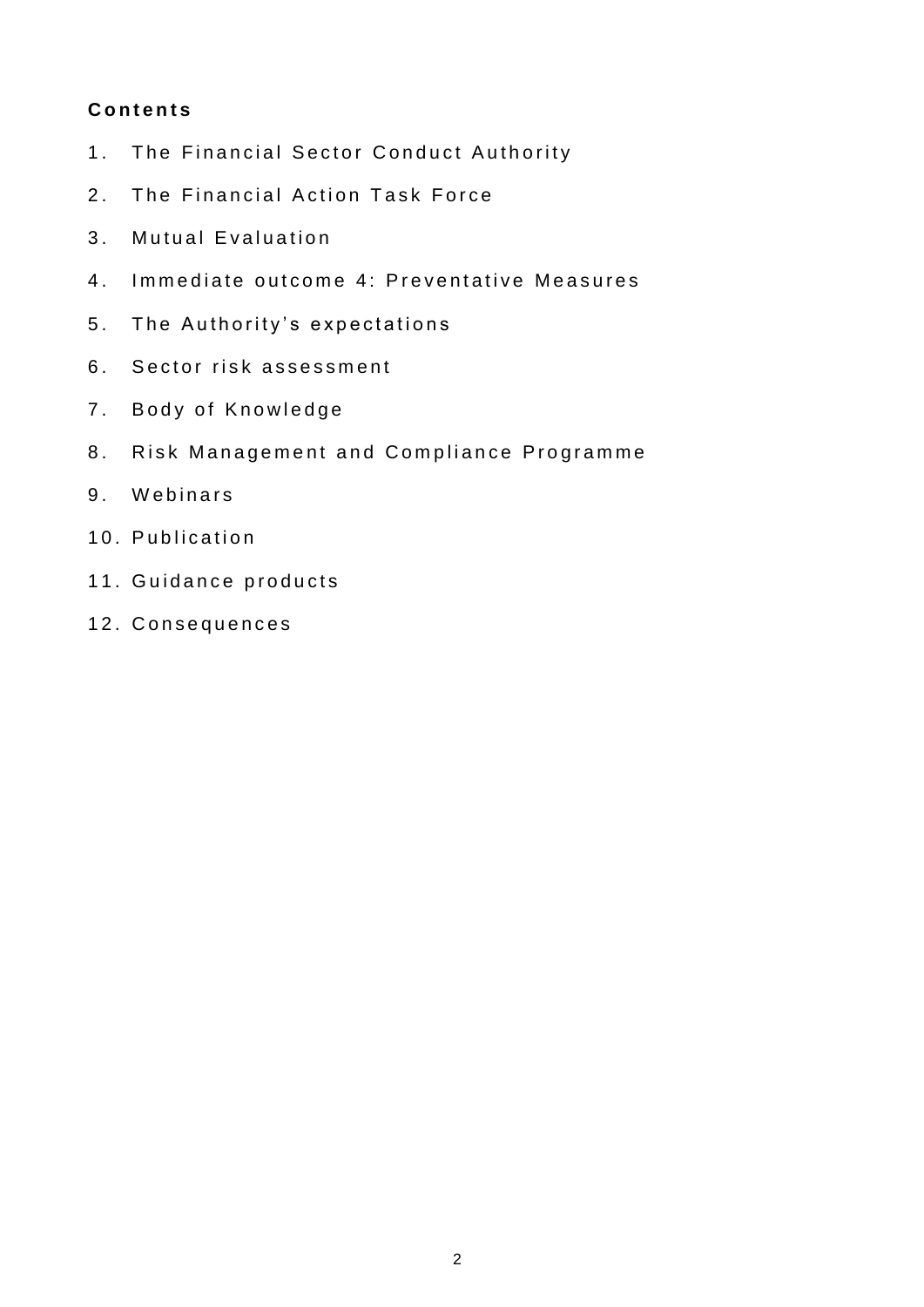# **1. The Financial Sector Conduct Authority**

- 1.1 The Financial Sector Conduct Authority ("the Authority") is designated as a supervisory body in terms of item 1 of Schedule 2 to the Financial Intelligence Centre Act, nr 38 of 2001 ("the FIC Act").
- 1.2 As a supervisory body, the Authority performs supervisory and enforcement activities on a risk-based approach in relation to accountable institutions listed under items 4, 5 and 12 to the FIC Act. These institutions include financial services providers, collective investment scheme managers and authorised users of an exchange (collectively referred to as non-bank financial institutions). Supervision of authorised users is delegated to licensed exchanges in terms of section  $45(1B)(b)$  of the FIC Act.

## **2.** The Financial Action Task Force

- 2.1 The Financial Action Task Force ("FATF") is an intergovernmental body which sets standards to promote effective implementation of legal and operational measures for combating money laundering ("ML"), terrorist financing ("TF") and proliferation financing ("PF") of we apons of mass destruction.
- 2.2 South Africa became a member of FATF in 2003.

#### **3. Mutual Evaluation**

- 3.1 FATF developed 40 Recommendations required for a robust framework to combat ML, TF and PF.
- 3.2 In November 2019. FATF conducted a mutual evaluation of South Africa and assessed both our technical compliance (our legal framework for combatting ML / TF / PF) as well as our level of effectiveness in identifying our ML / TF / PF risks and mitigating such risks identified.
- 3.3 The FATF published its report on their findings in October 2021 which can be found by following the link hereunder:

https://www.fatfgafi.org/media/fatf/documents/reports/mer 4/Mutual - Evaluation - Report - South - Africa.pdf

3.4 One of the immediate outcomes assessed during the mutual evaluation, relates to preventative measures. A rating of "moderate" was assigned to this immediate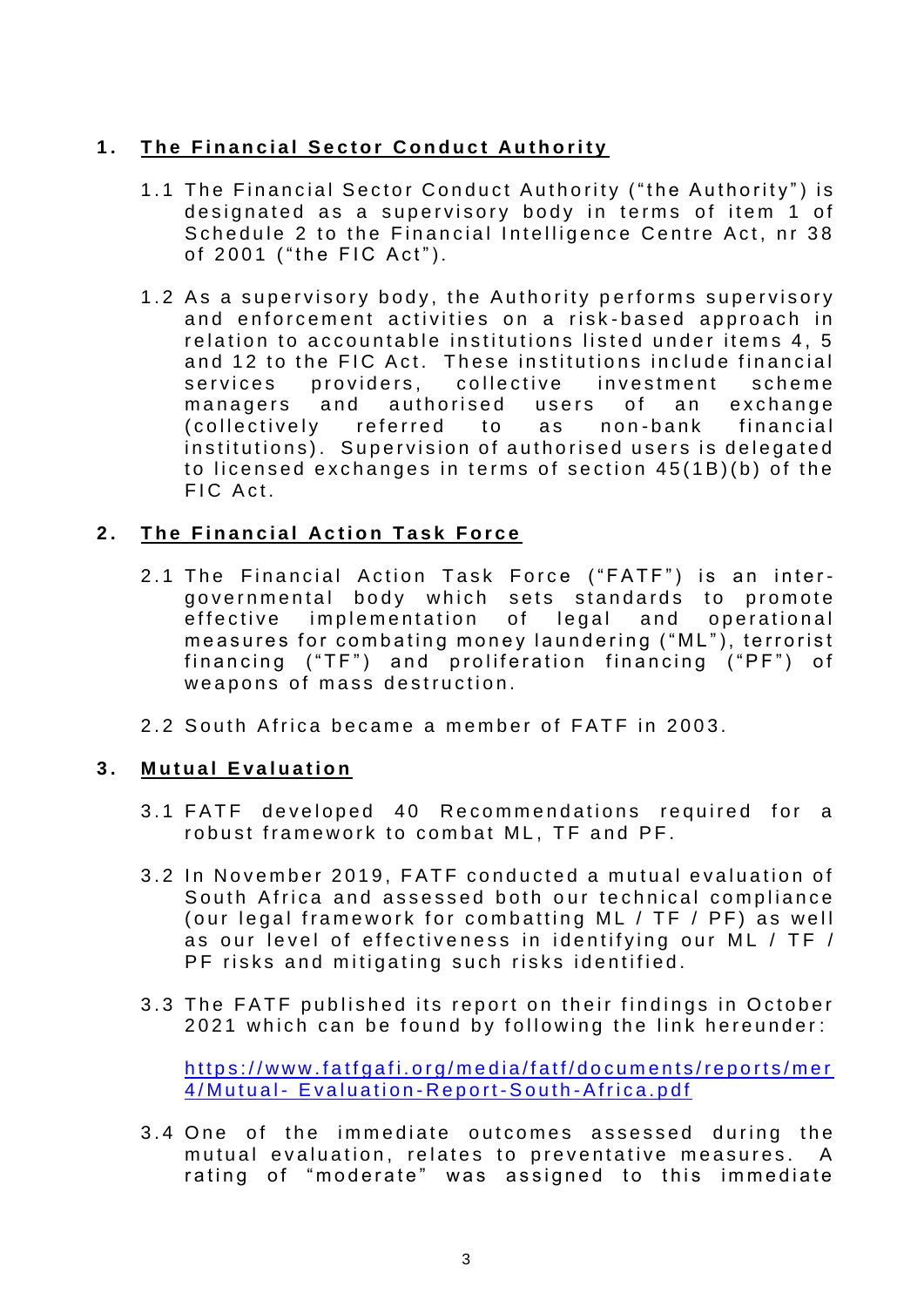outcome. Moderate rating means that major improvements are necessary.

#### **4.** Immediate Outcome 4: Preventative Measures

#### **4.1 Immediate Outcome 4 relates to how well does financial** institutions comply with the following core issues:

- 4.1.1 Understanding of ML / TF risks and FIC Act obligations.
- 4.1.2 Apply mitigating measures commensurate with risk.
- 4.1.3 Apply customer due diligence ("CDD") and record keeping measures including obtaining beneficial ownership information and ongoing monitoring.
- 4.1.4 Apply enhanced / specific measures for politically exposed persons ("PEPs"), new technologies, targeted financial sanctions, higher risk countries.
- 4.1.5 Meeting reporting obligations and practical measures to prevent tip-offs.
- 4.1.6 Apply internal controls and procedures to ensure compliance with the FIC Act.

## **4 . 2 D e f i c i e n c i e s i d e n t i f i e d**

The following deficiencies in relation to preventative measures were identified:

- 4.2.1 Non-bank financial institutions show a very basic to  $limited ML / TF risk understanding and are$ compliance focused when implementing such measures.
- 4.2.2 Non-bank financial institutions play down the risks of operating internationally.
- 4.2.3 TF risk is poorly understood, primarily based on a lack of information.
- 4.2.4 Non-bank financial institutions that have an underdeveloped understanding of their risks, conduct ongoing monitoring only to a limited extent.
- 4.2.5 Enhanced measures are insufficiently applied given the very low percentage of clients identified to be high risk.
- 4.2.6 Basic customer due diligence is satisfactorily applied by many non-bank financial institutions; however, all non-bank financial institutions are challenged by beneficial ownership requirements.
- 4.2.7 Non-bank financial institutions fail to file suspicious and unusual transaction reports commensurate with their risk profiles.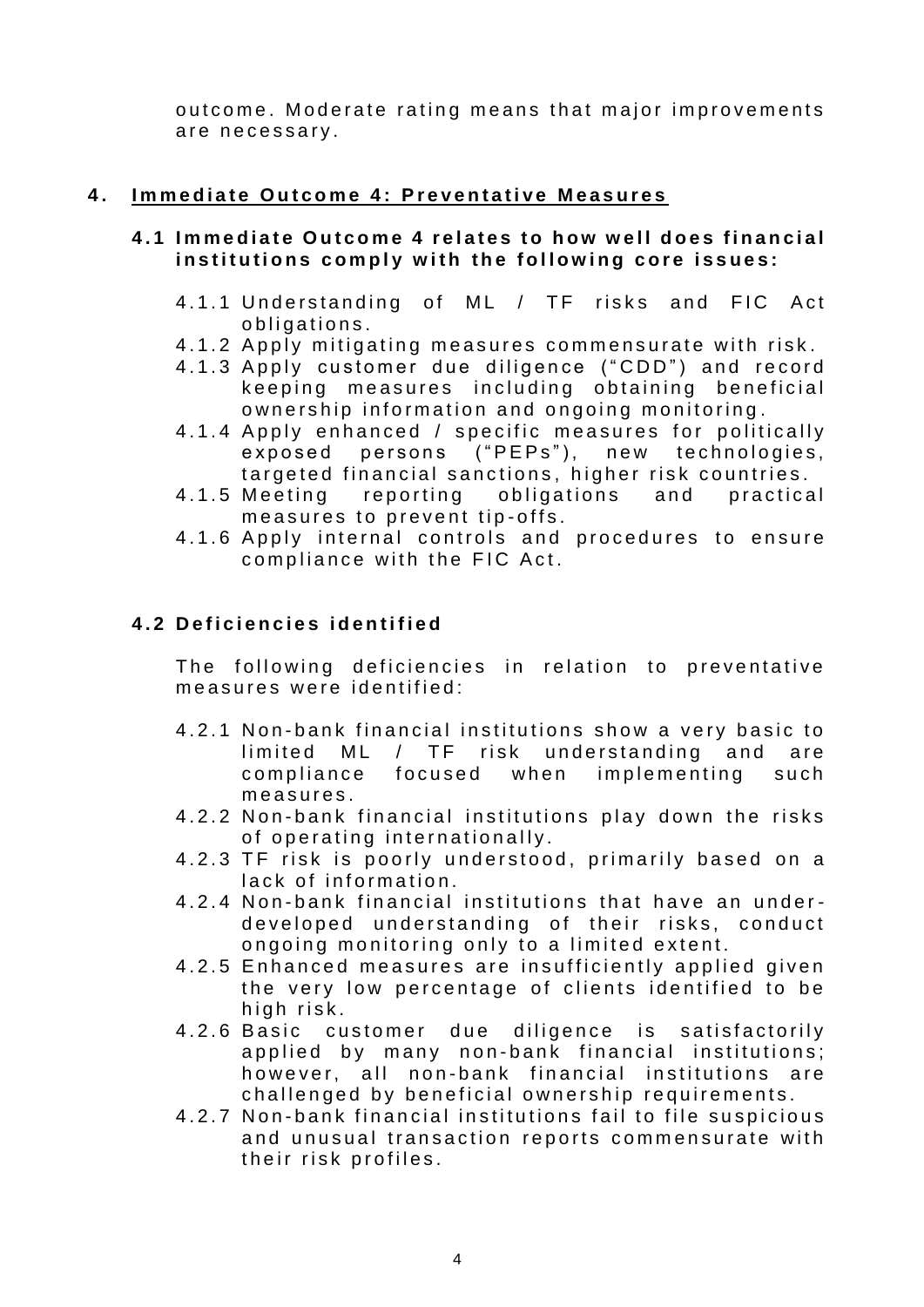## **5.** The Authority's expectations

- 5.1 Considering the findings by FATF, it is clear that there are two major areas of concern for accountable institutions supervised by the Authority:
	- 5.1.1 Understanding of ML / TF risk.
	- 5.1.2 Ability to identify reportable transactions and to timeously file such reports with the Financial Intelligence Centre ("the Centre").
- 5.2 Should all findings not be addressed immediately with tangible positive results to demonstrate remediation by October 2022, South Africa may become subject to further stringent processes by the FATF which could include becoming grey listed (a name and shame list).
- 5.3 The Authority will continue with its efforts to promote better outcomes in relation to immediate outcome 4. To  $this$  end:
	- 5.3.1 We will continue to record and publish webinars on our official Youtube channel to create awareness to promote the industry and individual institutions' understanding of ML / TF risk.
	- 5.3.2 We will continue to engage with industry bodies to establish what the issues are that the industry is struggling with which may hamper remediation.
	- 5.3.3 We will continue to engage with other supervisors to share information about how the industry is progressing in remediating the findings related to immediate outcome 4.
	- 5.3.4 We will strengthen the information sources on our official website to assist the industry with understanding ML / TF risks to enable them to identify such risks and submit timeous reports to the Centre in line with the reporting obligations set out in the FIC Act.
- 5.4 We expect the industry to:
	- 5.4.1 Re-assess institutional risk management and compliance programs to ensure that these programs enable them to identify, assess, monitor, mitigate and manage their institutional ML / TF risks.
	- 5.4.2 Move from a compliance-driven approach to a riskbased approach.
	- 5.4.3 Consult the sector risk assessment published by the Authority on its official website to establish the ML / TF risks identified in the Securities Sector and the CIS and FSP sectors respectively and inform the review of institutional risk assessments accordingly.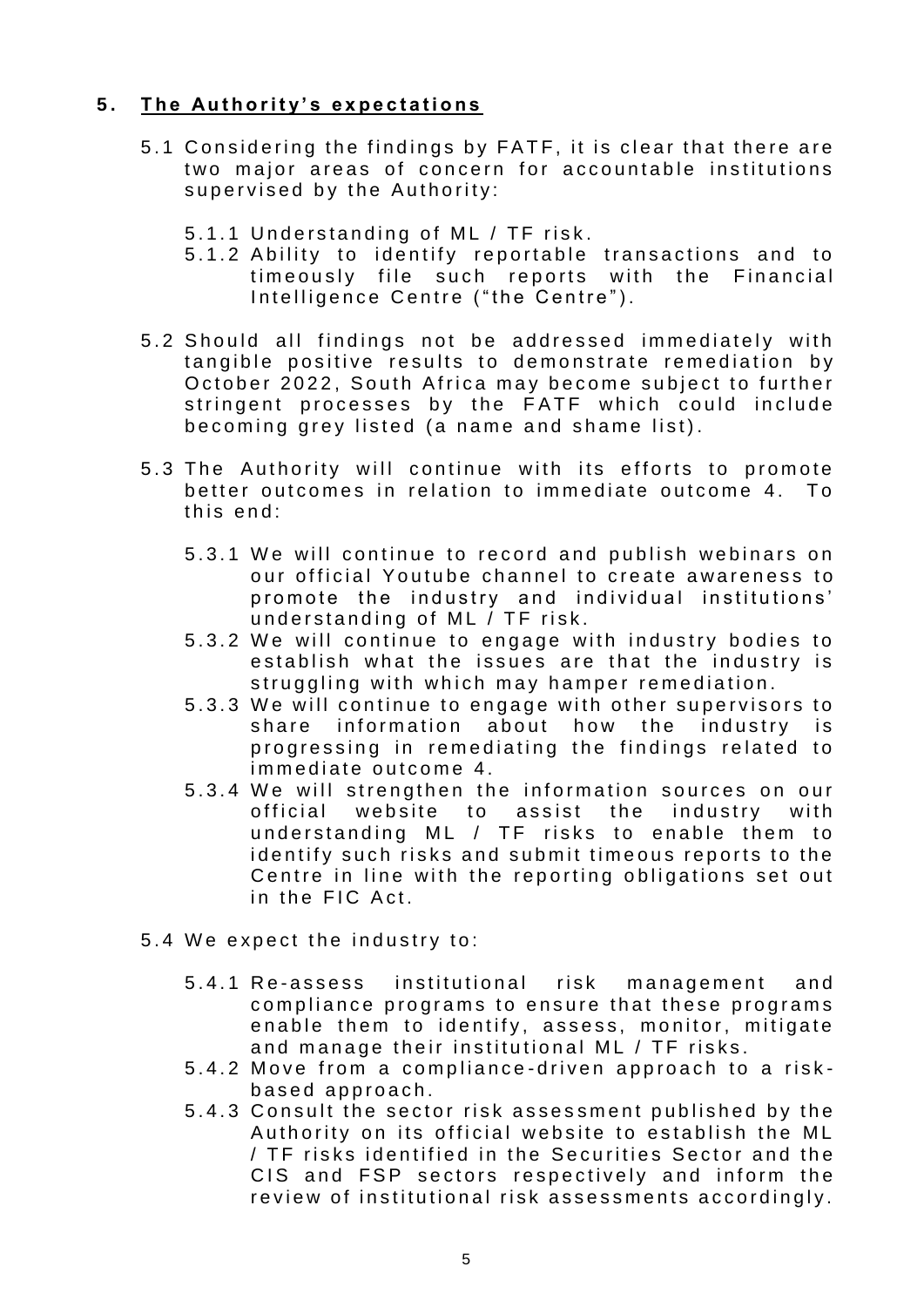#### **6 . S e c t o r r i s k a s s e s s m e n t**

- 6.1 The Authority first conducted and published a sector risk assessment in May 2019.
- 6.2 Due to risk and risk factors continuously evolving, the assessment is reviewed frequently.
- 6.3 The Authority reviewed the sector risk assessment and decided to update the assessment.
- 6.4 The updated assessment is divided into two parts:
	- 6.4.1 A sector risk assessment review of the securities sector: and
	- 6.4.2 A sector risk assessment review of the CIS and financial advisory and intermediary sectors.
- 6.5 The review of the security sector risk assessment was finalised and can be accessed by following the link below:

https://www.fsca.co.za/Requiatory%20Frameworks/Temp/Se curities%20Sector%20Risk%20Assessment%20Report%20A pril%202018%20to%20December%202020%20(February%20 2022).pdf

6.6 The review of the CIS and Financial Advisory and Intermediary services sector can be accessed by following the link below:

https://www.fsca.co.za/Requlatory%20Frameworks/Temp/F SCA%20Sector%20Risk%20Assessment%20CIS%20%20Fin ancial%20Advisory%20and%20Intermediary%20Services%2 0 S e ctors % 20 -% 20 A p r i l % 20 20 1 8 % 20 t o % 20 D e c e m b e r % 20 20 20 % 20 (A p r i l % 2 0 2 0 2 2 ) % 2 0 f in a l . p d f

## **7.** Body of Knowledge

- 7.1 The Authority developed an ML / TF Body of Knowledge.
- 7.2 The purpose of this Body of Knowledge is to promote a consistent understanding and interpretation of the FIC Act and AML / CFT related concepts to promote compliance.
- 7.3 The Body of Knowledge includes useful links to information further elaborating on the concepts included in the Body of Knowledge.
- 7.4 The Body of Knowledge can be accessed by following the link below:

https://www.fsca.co.za/Requlatory%20Frameworks/Temp/ [F S C A % 2 0 A M L % 2 0 C F T % 2 0 B o d y % 2 0 o f % 2 0 K n o w l e d g e % 2 0](https://www.fsca.co.za/Regulatory%20Frameworks/Temp/FSCA%20AML%20CFT%20Body%20of%20Knowledge%20-%20April%202022.pdf) - [% 2 0 A p r i l % 2 0 2 0 2 2 . p d f](https://www.fsca.co.za/Regulatory%20Frameworks/Temp/FSCA%20AML%20CFT%20Body%20of%20Knowledge%20-%20April%202022.pdf)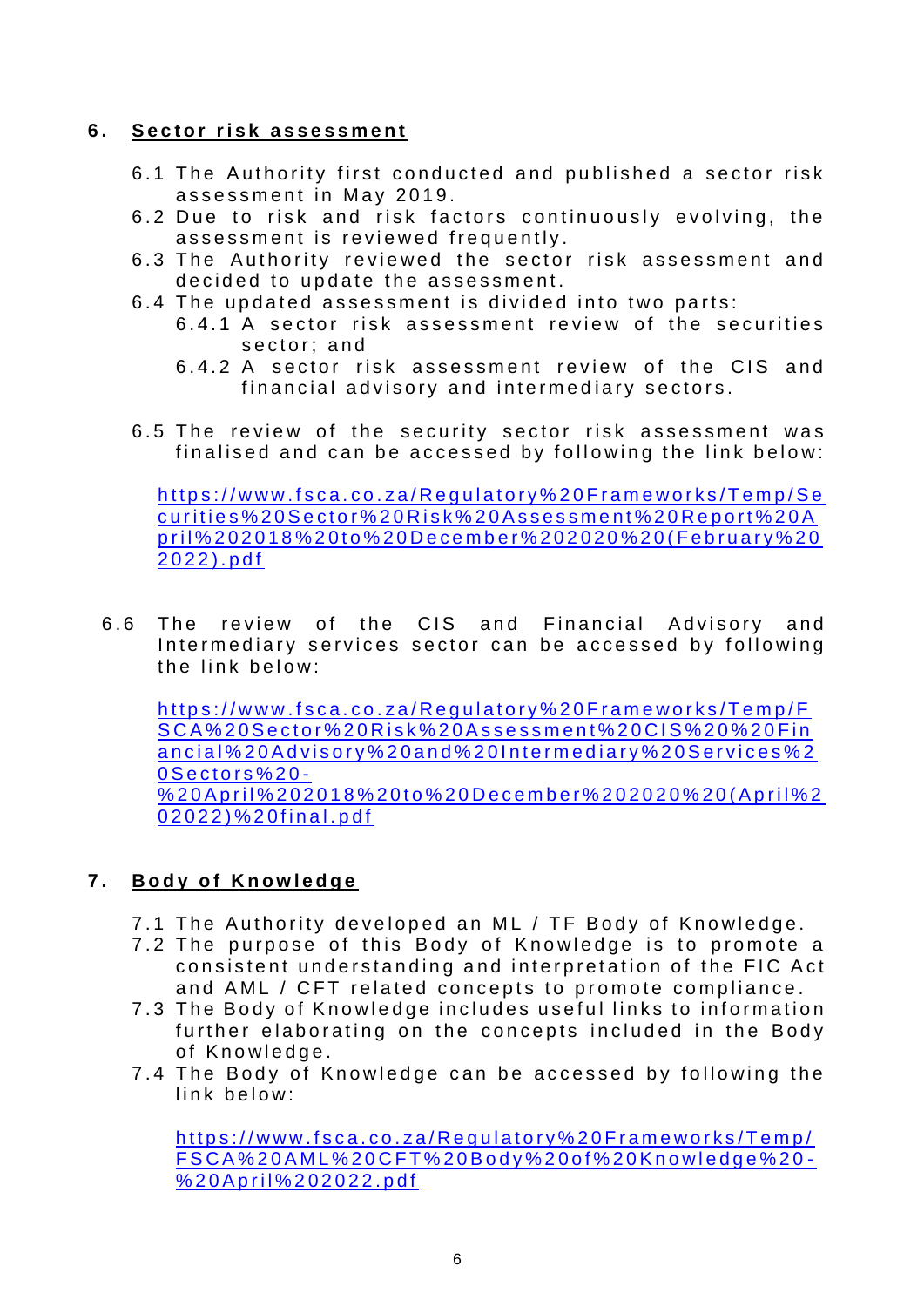## **8.** Risk Management and Compliance Program ("RMCP")

- 8.1 The amendments to the FIC Act in 2017 introduced a shift from a rules-based approach to a risk-based approach.
- 8.2 Section 42 of the FIC Act sets out the requirements for the development, documentation, maintenance and implementation of an RMCP.
- 8.3 The purpose of the RMCP is to enable an accountable institution to identify, assess, monitor, mitigate and manage its inherent ML / TF risks.
- 8.4 To assist accountable institutions to develop an RMCP, the Authority developed a framework which explains what should be considered and included when drafting an R M C P.
- 8.5 This framework is a collective of three documents, which together provides practical steps and examples of what constitutes an RMCP.
- 8.6 The framework can be accessed by following the link/s b e l o w :

https://www.fsca.co.za/Regulatory%20Frameworks/Pages/ A M L C F T. as p x

## **9 . W e b i n a r s**

- 9.1 To provide further assistance to promote compliance and increase awareness, the Authority published several webinars discussing topical issues and providing practical information.
- 9.2 The Authority published the following webinars on its official website:
	- 9.2.1 *FIC Act registration obligations*: This webinar explains what the FIC Act registration obligations entail and provide step-by-step assistance with the registration process and updating of registration details. This webinar can be accessed by following the link below:

[https://youtu.be/iKL\\_D82T1wA](https://youtu.be/iKL_D82T1wA)

9.2.2 *FIC Act reporting obligations:* This webinar explains what the FIC Act reporting obligations entail and provide step-by-step assistance with the reporting process. This webinar can be accessed by following the link below:

https://youtu.be/LPAU\_NNcs31

9 . 2 . 3 *S e c t o r r i s k a s s e s s m e n t – S e c u r i t i e s S e c t o r :* T h i s webinar explains what the sector risk assessment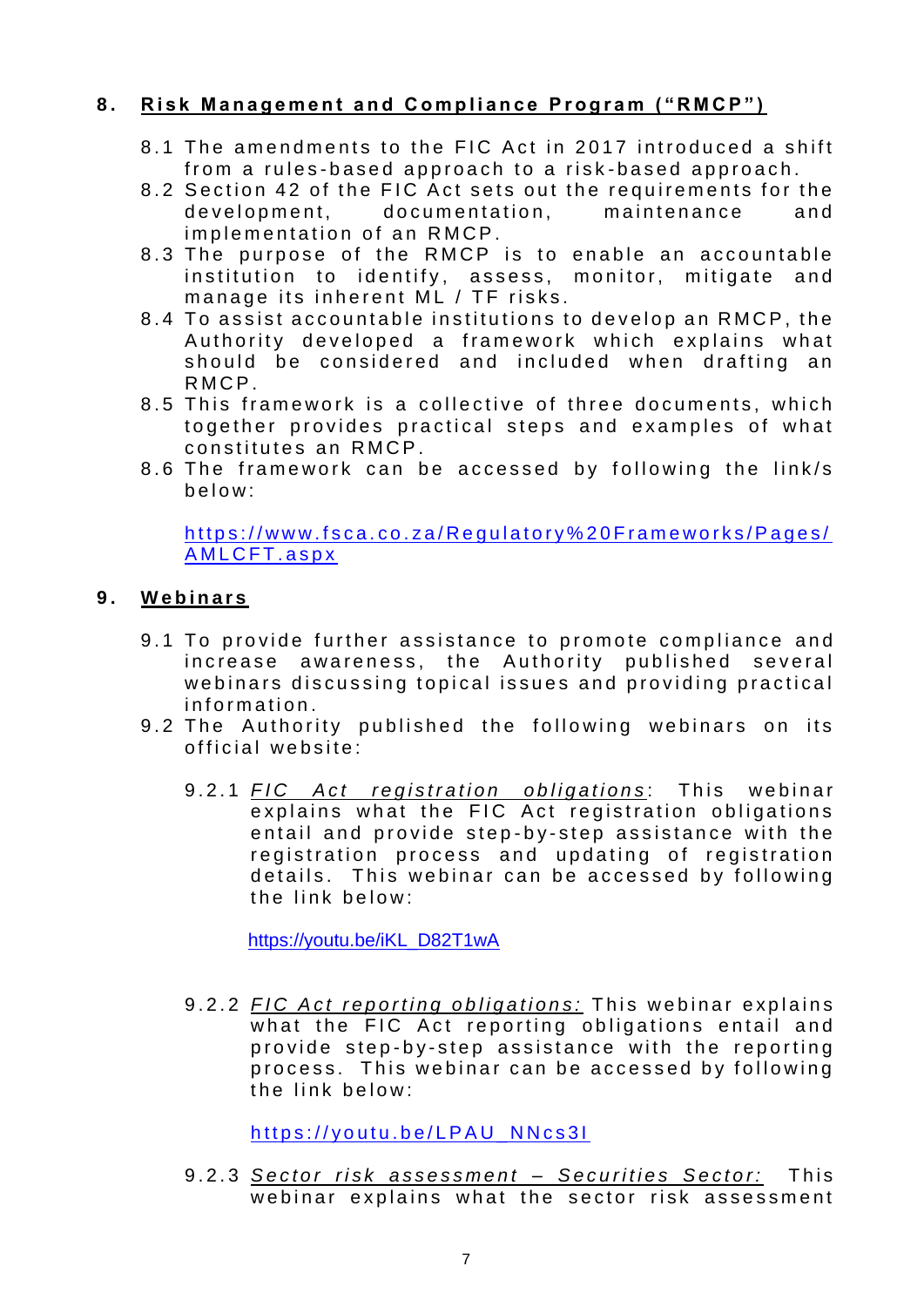entails and highlights the findings resulting from the assessment to be considered by authorised users when reviewing their RMCP. This webinar can be accessed by following the link below:

https://youtu.be/Rgn7WvO7ES0

9.2.4 Sector risk assessment - FSPs and CIS managers: This webinar explains what the sector risk assessment entails and highlights the findings resulting from the assessment to be considered by FSPs and CIS managers when reviewing their RMCP. This webinar can be accessed by following the link  $b$  e  $\log$ 

https://youtu.be/m219ELK8x48

9.2.5 *Risk-based approach*: This webinar explains what a risk-based approach is. This webinar can be accessed by following the link below:

https://www.youtube.com/watch?v=ksKyRF85sHo

9.2.6 Financial Intelligence Centre Act supervision and *enforcements conducted by the FSCA:* This webinar provides insights into the nature of the supervisory activities conducted and enforcement action taken by the FSCA. This webinar can be accessed by following the link below:

https://www.youtube.com/watch?v=P8Gv $a$  s  $6a$  3 g & t = 18 s

9.2.7 Financial Intelligence Centre guidance and *amendments to the Financial Intelligence Centre* Act: This webinar provides updates on guidance issued by the Centre as well as details of the amendments to the FIC Act. This webinar can be accessed by following the link below:

 $https://www.voutube.com/watch?v=iC4IdKMZ$  Kk

#### 10. Publication

10.1 All the information shared in this communication is also published on the Authority's official website. Please follow the instructions below to access this and other important AML / CFT information on our website: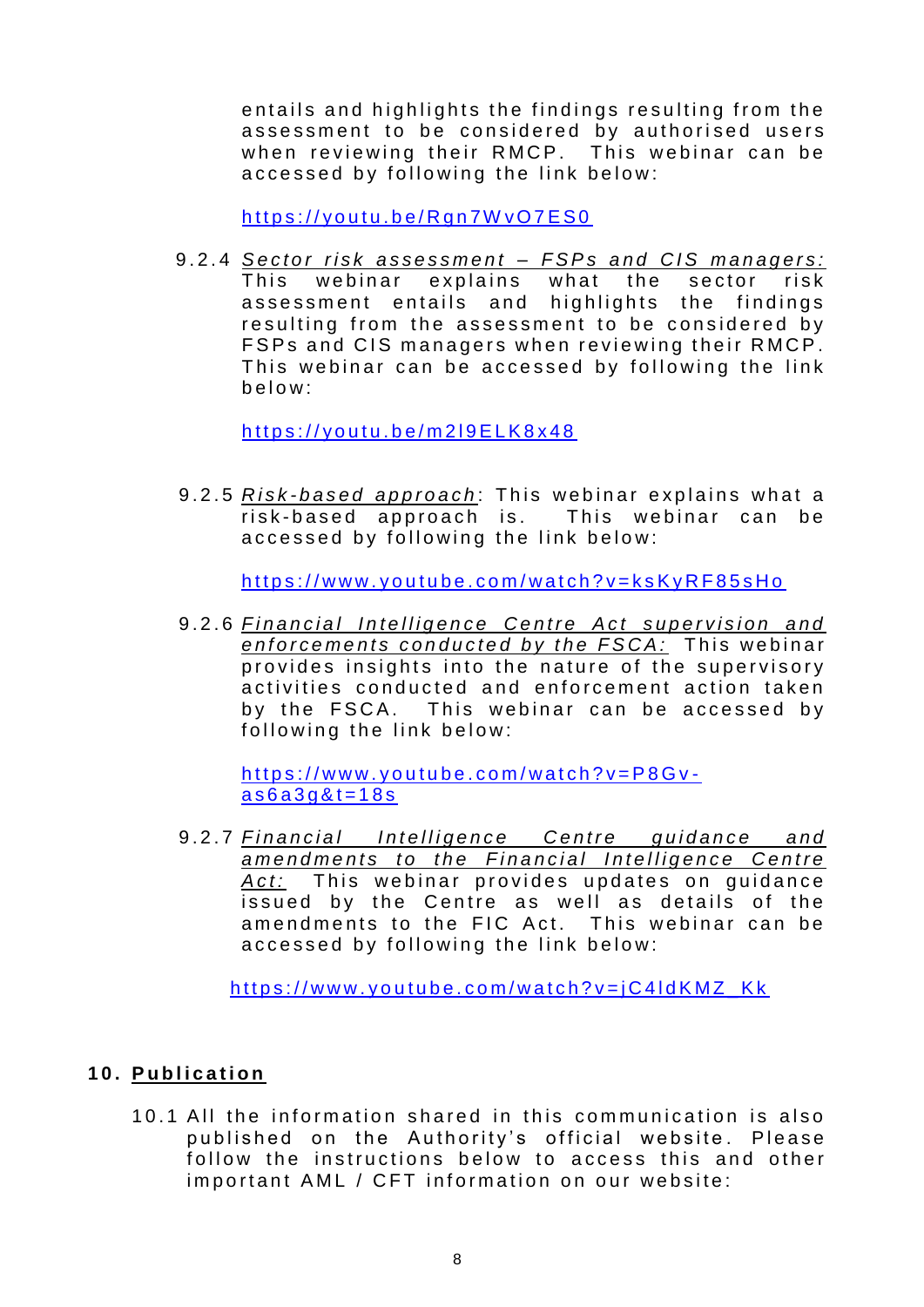- $10.1.1$  Go to www.fsca.co.za
- 10.1.2 Scroll down to the grey banner and click on the heading "Requlatory Framework"
- 10.1.3 Scroll down and click on the block "Anti-money laundering and counter terrorism financing"
- 10.1.4 Scroll down to the relevant heading to access the relevant information published. For example:
	- 10.1.4.1 "Body of Knowledge"
	- 10.1.4.2 "Sector Risk Assessments"
	- 10.1.4.3 "Webinars"
	- 10.1.4.4 "Risk Management and Compliance Program"

#### **1 1 . G u i d a n c e p r o d u c t s**

- 11.1 The Centre has issued several guidance products to assist accountable institutions to understand their compliance obligations. Guidance products published to improve the level of compliance with regards to application of a riskbased approach are highlighted below:
	- 11.1.1 Guidance Note 7 on the implementation of various aspects of the Financial Intelligence Centre Act, nr 38 of 2001

https://www.fic.gov.za/Documents/171002\_FIC%20Gui dance%20Note%2007.pdf

11.1.2 Draft Guidance Note 7A on the implementation of various aspects of the Financial Intelligence Centre Act, nr 38 of 2001 – Chapter 4 Amendments

> $https://www.fic.gov.za/Documents/220401%20$  FIC%2 0 G u i d a n c e % 20 N o t e % 2007 A % 20 f i n a l . p d f

- 11.1.3 Public Compliance Communication 52 on Identification of Money Laundering And Terrorist Financing Risks And Associated Customer Due Diligence for Clients of Authorised Users of an Exchange in terms of the Financial Intelligence Centre Act https://www.fic.gov.za/Documents/220325%20PCC52% 20 % 20 a u th % 20 u s e r . p d f
- 11.1.4 Draft Public Compliance Communication (PCC) 114 on the Risk Management and Compliance Program in terms of section 42 of the Financial Intelligence Centre Act, nr 38 of 2001 for designated non-financial businesses and professions (these principles apply to all accountable institutions although the FIC cautions